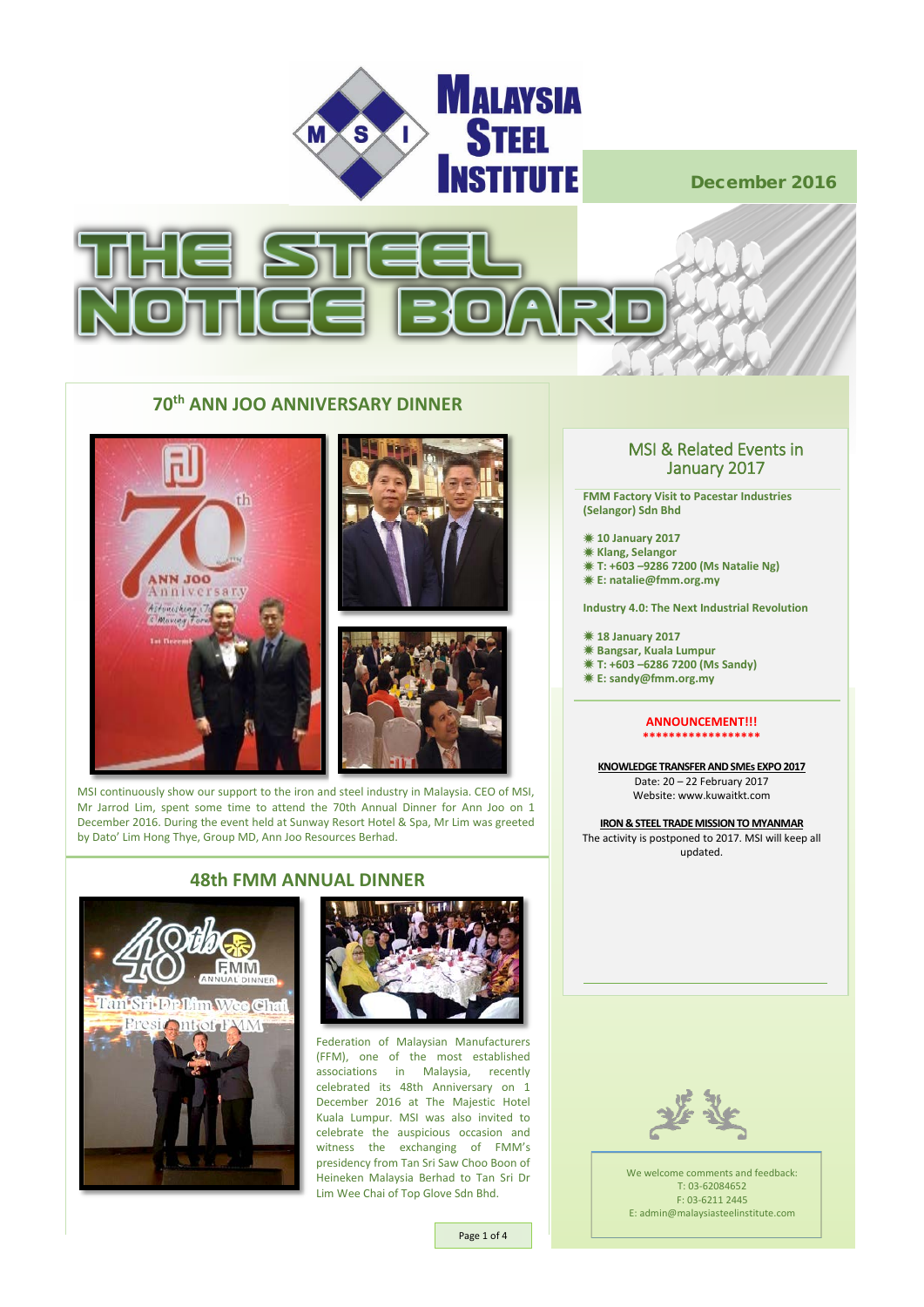



# **DATUK RAVINDRAN'S FAREWELL**



It was indeed a great honour to be serving the country alongside charismatic people. Mr Jarrod Lim represented MSI during a simple occasion to celebrate more than 30 years of service and to bid farewell to Datuk P Ravindran held at MITI Tower on 2 December 2016.

#### **VISIT TO MBAM**



Iron and steel is one of the core part of the construction industry. An MSI delegation to Master Builders Association of Malaysia on 6 December 2016 was greeted by Mr Liew Hau Seng, Vice President and President of Building Materials Committee. The meeting discussed on the current condition of iron and steel industry, especially for the construction material.





## **MSI HR DAY**





MSI embarked on a new journey with the inaugural MSI HR Day – Developing Human Capital for Iron & Steel Industry in Malaysia held on 9 December 2016. The programme was officiated by YB Datuk Hj Ahmad Hj Maslan, MITI Deputy Minister (Industry). The event aimed at initiating the Human Resource (HR) Development Plan at MSI and establishing its approach to serve the iron and steel industry for human capital development via training. It also served as the platform to explore the HR needs of the industry and feedback through a survey on Training Need Analysis (TNA).

Page 2 of 4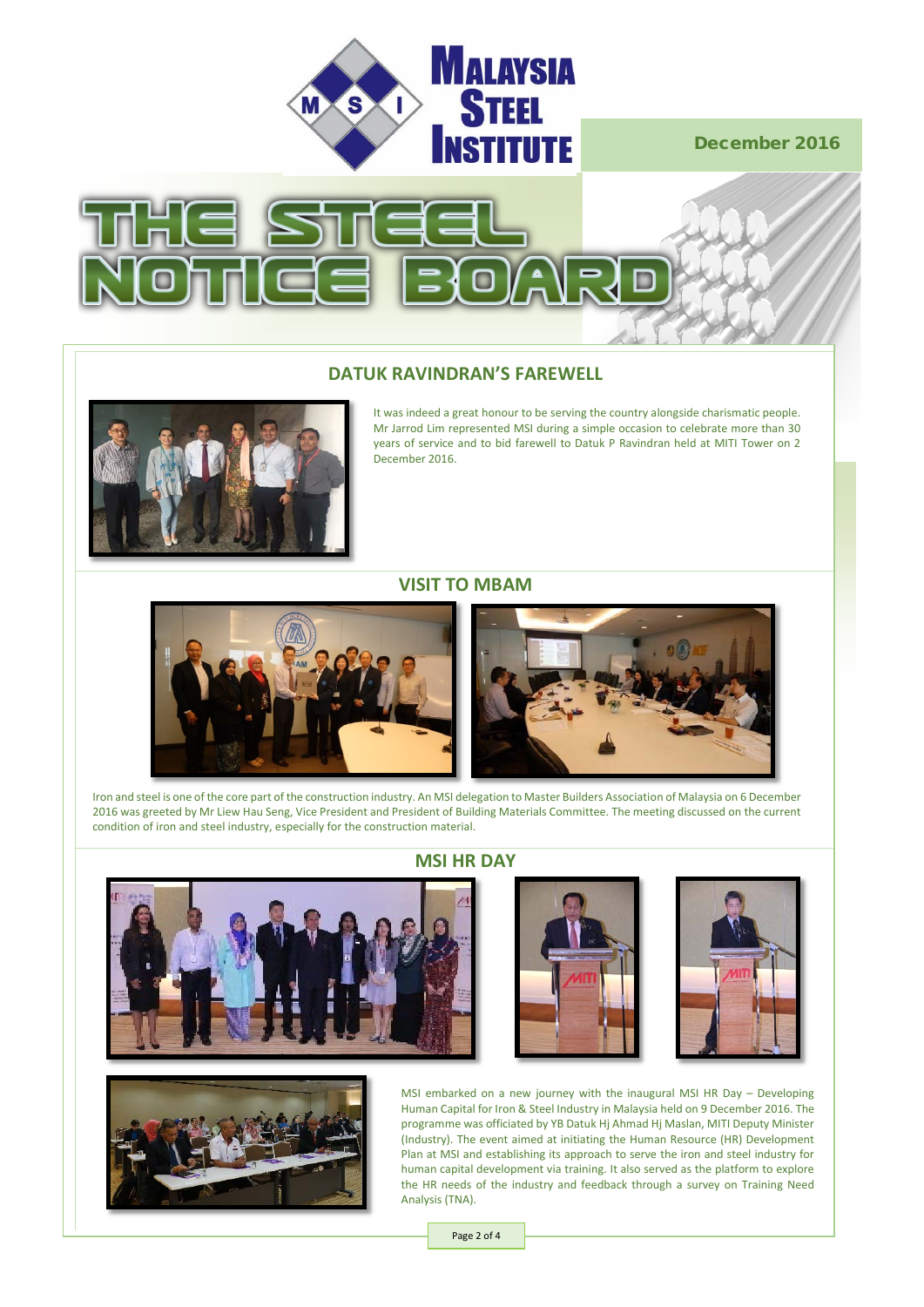



#### **COURTESY VISIT TO BMDAM**



euilding Materials Distributors' Association of Malaysia (BMDAM) received a visit by Mr Jarrod Lim, CEO of MSI on 22 December Bunding Materials Distributors Association of Malaysia (BMDAM) received a Visit by Mr Jarrod Emi, CEO or MSI on 22 December<br>2016. This visit is a part of MSI's initiative in getting in touch with the industry. Mr Yang Kian present to sit down for a quick discussion on the current issues in the iron and steel industry and moving forward.

# *MSI CEO on his speech* **NOSS & PPT DEVELOPMENT COORDINATION MEETING**



On 23 December 2016, a team from MSI met with the Department of Skills Development at their office in Cyberjaya for the submission of 2017 Iron and Steel Proposal & Budget Requirement for NOSS and PPT. The proposal consisted of a few NOSS and PPT programmes, inclusive of the revision of the following NOSS:

- Level 3 Steel Making Operation (MC-076-3:2013)
- Level 4 Steel Making Operation Management (MC-076-4:2013)
- Level 5 Steel Making Operation Management (MC-076-5:2013)

Also in the pipeline are activities to promote more PPT certificate application for the iron and steel industry through PPT promotional programme. The tentative venue for the programme will be in Prai, Klang Valley and Johor. In addition, also to promote the new NOSS<br>Called the case of the tentative venue for the programme will be in Prai, Klang Valley and for "forming" sub-sector.